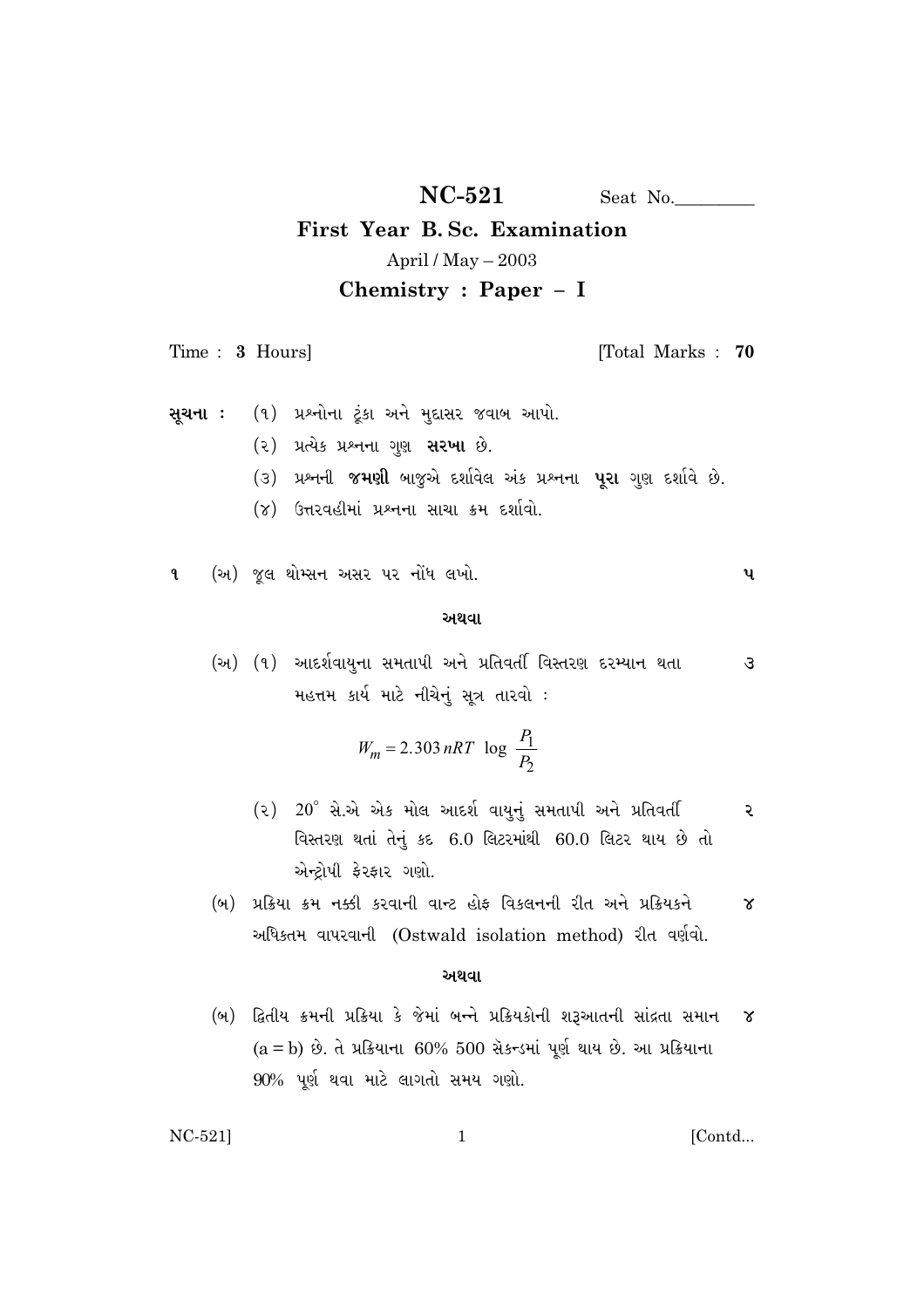(ક) વાયુના અનુવર્તી અવસ્થાના નિયમ પર નોંધ લખો. **૫** 

**±◊‰Î**

(ક) વાયુના પ્રવાહીકરણની વિવિધ પદ્ધતિઓના સિદ્ધાંત ચર્ચો. **૫** 

$$
2 \qquad (\n $\omega$ ) \n $\dot{3}t\dot{5}t\dot{9}t\dot{9}t\dot{1}t\dot{1}t\dot{3}t\dot{1}t\dot{1}t\dot{1}t\dot{1}t\dot{1}t\dot{1}t\dot{1}t\dot{1}t\dot{1}t\dot{1}t\dot{1}t\dot{1}t\dot{1}t\dot{1}t\dot{1}t\dot{1}t\dot{1}t\dot{1}t\dot{1}t\dot{1}t\dot{1}t\dot{1}t\dot{1}t\dot{1}t\dot{1}t\dot{1}t\dot{1}t\dot{1}t\dot{1}t\dot{1}t\dot{1}t\dot{1}t\dot{1}t\dot{1}t\dot{1}t\dot{1}t\dot{1}t\dot{1}t\dot{1}t\dot{1}t\dot{1}t\dot{1}t\dot{1}t\dot{1}t\dot{1}t\dot{1}t\dot{1}t\dot{1}t\dot{1}t\dot{1}t\dot{1}t\dot{1}t\dot{1}t\dot{1}t\dot{1}t\dot{1}t\dot{1}t\dot{1}t\dot{1}t\dot{1}t\dot{1}t\dot{1}t\dot{1}t\dot{1}t\dot{1}t\dot{1}t\dot{1}t\dot{1}t\dot{1}t\dot{1}t\dot{1}t\dot{1}t\dot{1}t\dot{1}t\dot{1}t\dot{1}t\dot{1}t\dot{1}t\dot{1}t\dot{1}t\dot{1}t\dot{1}t\dot{1}t\dot{1}t\dot{1}t\dot{1}t\dot{1}t\dot{1}t\dot{1}t\dot{1}t\dot{1}t\dot{1}t\dot{1}t\dot{1}t\dot{1}t\dot{1}t\dot{1}t\dot{1}t\dot{1}t\dot{1}t\dot{1}t\dot{1}t\dot{1}t\dot{1}t\dot{1}t\dot{1}t\dot{1}t\dot{1}t\dot{1}t\dot{1}t\dot{1}t\dot{1}t\dot{1}t\dot{1}t\dot{1}t\dot{1}t\dot{1$
$$

- (૧) ઓસ્વાલ્ડનો મંદન નિયમ અને તેની મર્યાદાઓ સમજાવો.
- (२) કોહ્લરાશનો સ્વતંત્ર આયનિક ચલનનો નિયમ સમજાવો. નીચેના પરથી નિર્બળ ઍસિડ *CH<sub>3</sub>COOH*ની અનંત મંદતાએ તુલ્યવાહકતા ગણો.  $(\lambda_{\infty} CH_3COONa = 91.0 \; ; \; \lambda_{\infty} \; HCl = 425; \; \lambda_{\infty} \; NaCl = 126)$
- (૩) પ્રબળ ઍસિડ અને નિર્બળ બૅઈઝમાંથી મળતા ક્ષારના જલીય દ્રાવણ માટે જળ વિભાજન અચળાંક, જળવિભાજન માત્રા અને pH માટેનાં સૂત્રો તારવો.
- (૪) વ્યાખ્યાઓ આપો : ⁄ બફર દ્રાવણ, બફર વિસ્તાર અને બફર ક્ષમતા. ⁄બફર દ્રાવણની લાક્ષણિકતાઓ જણાવો.
- (બ) 0.02 M નિર્બળ મોનો બૅઝિક ઍસિડની વિશિષ્ટ વાહકતા 0.0003 **૪** ઓહમ $^{-1}$  સે.મી $^{-1}$  છે. અનંત મંદતાએ એની અણુવાહકતા  $\,$  375 ઓહમ $^{-1}$  સે.મી $^2$ હોય તો 0.02 M ઍસિડના દ્રાવણ માટે આયનીકરણ અંશ અને આયનીકરણના ટકા ગણો.

### **±◊‰Î**

- (બ) એમોનિયમ ફોર્મેટના મંદ દ્રાવણની pH ગણો.  $\left(K_a = 1.7 \times 10^{-4} \right; K_b = 1.75 \times 10^{-5} ; K_w = 1.0 \times 10^{-14} \right)$
- **3** (અ) (૧) ન્યુક્લિયસની સ્થિરતામાં કયાં પરિબળો ભાગ ભજવે છે ? કોઈ પણ એક ૪ પરિબળની ચર્ચા કરો.

NC-521]  $\begin{bmatrix} 0 & 1 \\ 0 & 0 \end{bmatrix}$ 

ontu...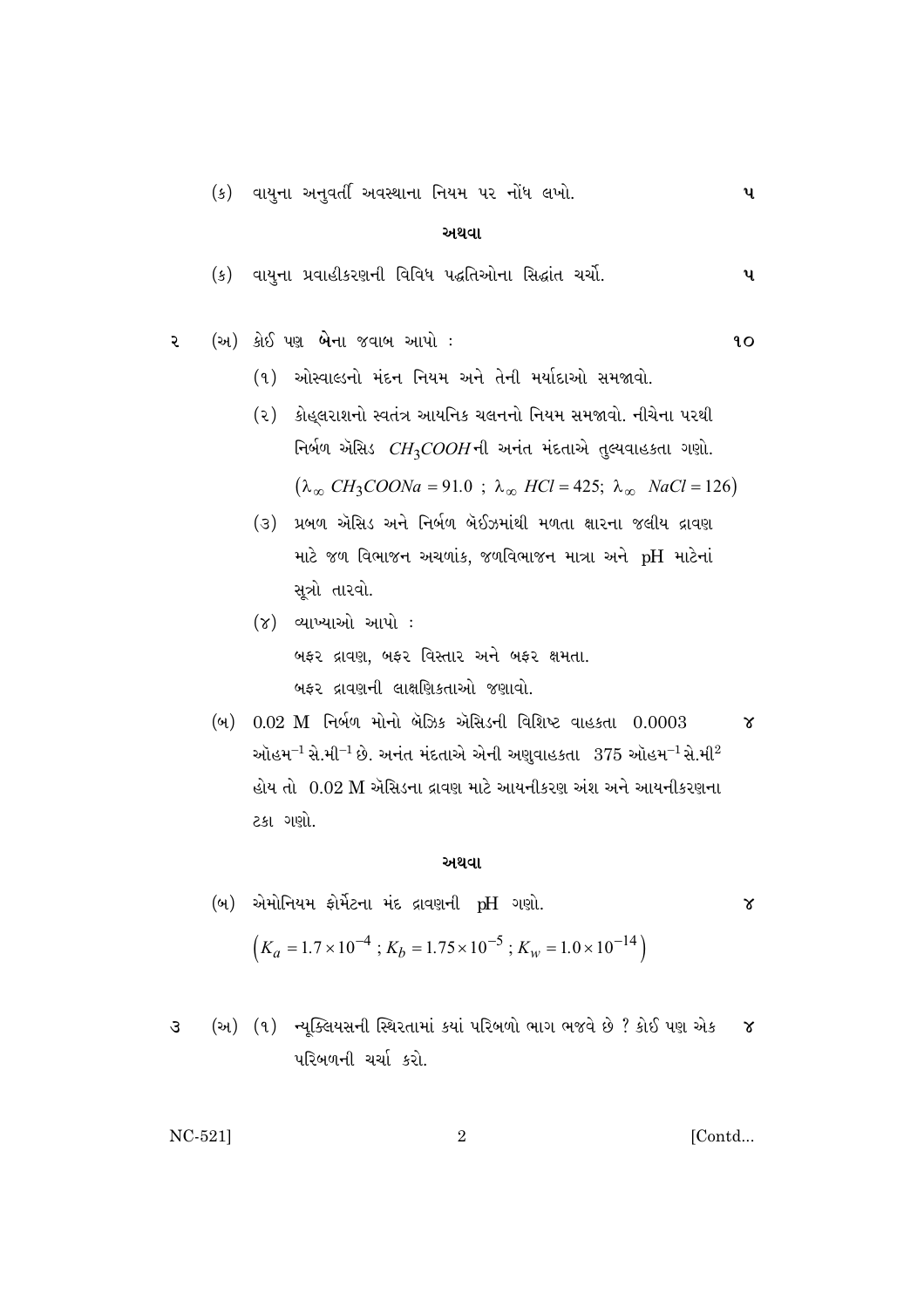(2) 
$$
{}_{6}^{14}C
$$
 -tl 3·x-tl 9449.196.105.52 MeV 3. d  ${}_{6}^{14}C$  -t 3  
424.198.9 amu 41.99.1 :  
34.24.198.9 amu 41.00783 amu  
34.24.194.198.1 amu 42.24.198.1 amu 42.24.198.1 amu 43.24.1 amu 45.94.1 amu 47.1 amu 48.1 amu 49.1 amu 49.1 amu 41.00870 amu 42.1 amu 43.1 amu 44.1 amu 45.1 amu 46.1 amu 47.1 amu 48.1 amu 49.1 amu 40.1 amu 41.1 amu 42.1 amu 43.1 amu 44.1 amu 45.1 amu 46.1 amu 47.1 amu 48.1 amu 49.1 amu 40.1 amu 41.1 amu 42.1 amu 43.1 amu 44.1 amu 45.1 amu 46.1 amu 47.1 amu 48.1 amu 49.1 amu 40.1 amu 41.1 amu 42.1 amu 43.1 amu 44.1 amu 45.1 amu 46.1 amu 47.1 amu 48.1 amu 49.1 amu 40.1 amu 41.1 amu 42.1 amu 43.1 amu 44.1 amu 45.1 amu 46.1 amu 47.1 amu 48.1 amu 49.1 amu 40.1 amu 41.1 amu 42.1 amu 43.1 amu 44.1 amu 45.1 amu 46.1 amu 47.1 amu 48.1 amu 49.1 amu 41.1 amu 42.1 amu 43.1 amu 45.1 amu 46.1 amu 47.1 amu 48.1 amu 49.1 amu 41.1 amu 43.1 amu 45.1 amu 46.1 amu 47.1 amu 48.1 amu 49.1 amu 45.1 amu 47.1 amu 49.1 amu 43.1 amu 45.

### અથવા

|  | (અ) (૧) ગાઈગર નટલના નિયમ પર નોંધ લખો.                        | x |
|--|--------------------------------------------------------------|---|
|  | (૨) રેડિયોએક્ટિવ વિભંજનનો સિદ્ધાંત સમજાવો.                   | З |
|  | (બ) (૧) આઈગન વિધેય અને આઈગન મુલ્ય સમજાવો.                    | x |
|  | (૨) તરંગ વિધેય $\psi$ અને $\psi^2$ નું ભૌતિક અર્થઘટન સમજાવો. | З |
|  | અથવા                                                         |   |

(બ) (૧) સમાનીકૃત (Normalised) અને ઓર્થોગોનલ તરંગ વિધેયો સમજાવો.  $\gamma$ (૨) શ્રોડિન્જર તરંગ સમીકરણ લખો અને તેમાં આવતાં પદો ઓળખાવો. 3

કોઈ પણ ત્રણના જવાબ આપો:  $\alpha$ 

- (અ) સીજવીક–પોવેલના સિદ્ધાંતને આધારે નીચેના અશુઓના આકાર સમજાવો :
	- $(9)$  BF<sub>3</sub>
	- $\left( \infty \right)$  SF<sub>6</sub>.
- \_\_\_<br>NaCl\_\_સ્કટિક\_માટે બોર્ન–હેબર ચક્ર દોરો અને સમજાવો.  $(\omega)$
- (ક) પ્રમાણ (Stoichiometric) સંયોજનોની ખામીઓ ચર્ચા.
- (ડ) અશુ કક્ષક વાદ (MOT) યોગ્ય ઉદાહરણ આપી સમજાવો.
- (ઇ) અર્ધવાહકો પર નોંધ લખો.
- (અ) કોઈ પણ **બે**ના જવાબ આપો : પ

 $\boldsymbol{\mathcal{C}}$ 

 $9\gamma$ 

- (१) समयतुष्क्ष्सडीय संडीर्शमां स्कटिडक्षेत्र विलाक्ष्म समक्षवो.
- (૨) લીજાન્ડની વ્યાખ્યા આપો અને તેના પ્રકાર યોગ્ય ઉદાહરણ આપી સમજાવો

 $\overline{3}$ 

 $NC-521]$ 

[Contd...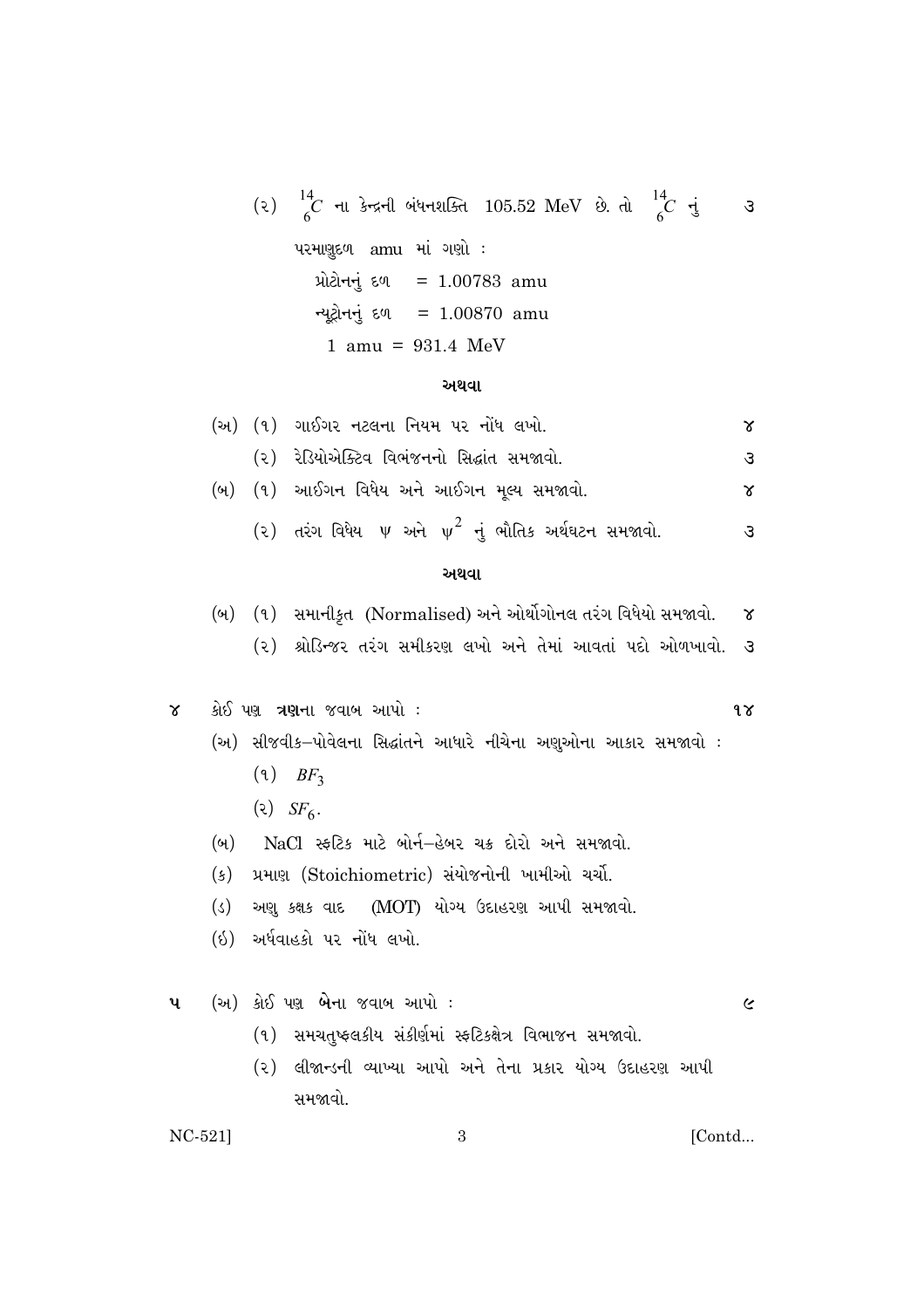- (૩) સમજાવો કે  $\left[Fe(CN)_6\right]^{4-}$  આંતઃકક્ષીય સંકીર્ણ છે જ્યારે  $\Big[Fe(H_2O)_6\Big]^{2+}$  બાહ્યકક્ષીય સંકીર્ણ છે.
- (૪) કિલેટ પર નોંધ લખો.
- (બ) કોઈ પણ એકનો જવાબ આપો:

 $\mathbf{u}$ 

 $\overline{5}$ 

 $\bf{3}$ 

 $\boldsymbol{2}$ 

- (૧) આર્જેન્ટીફેરસ લેડમાંથી સિલ્વર મેળવવાની પેટિન્સન પદ્ધતિ વર્ણવો.
- (૨) સફેદો (White Lead) બનાવવાની રીત અને તેનો ઉપયોગ જણાવો.

# **ENGLISH VERSION**

**Instructions**: (1) Answer should be short and precise.

- (2) Each question carries equal marks.
- (3) Figures to the right indicate full marks of question.
- (4) Write the correct number of question in answer book.
- (a) Write a note on Joule Thomson effect.  $\mathbf{1}$

## OR

 $(a)$  $(i)$ Derive the following expression for maximum work done during isothermal and reversible expansion of an ideal gas.

$$
W_m = 2.303 nRT \log \frac{P_1}{P_2}
$$

(ii) Calculate entropy change involved in the isothermal and reversible expansion of 1 mole of an ideal gas from 6.0 liters to a volume of 60 liters

at  $20^\circ$  C.

 $NC-521$ 

[Contd...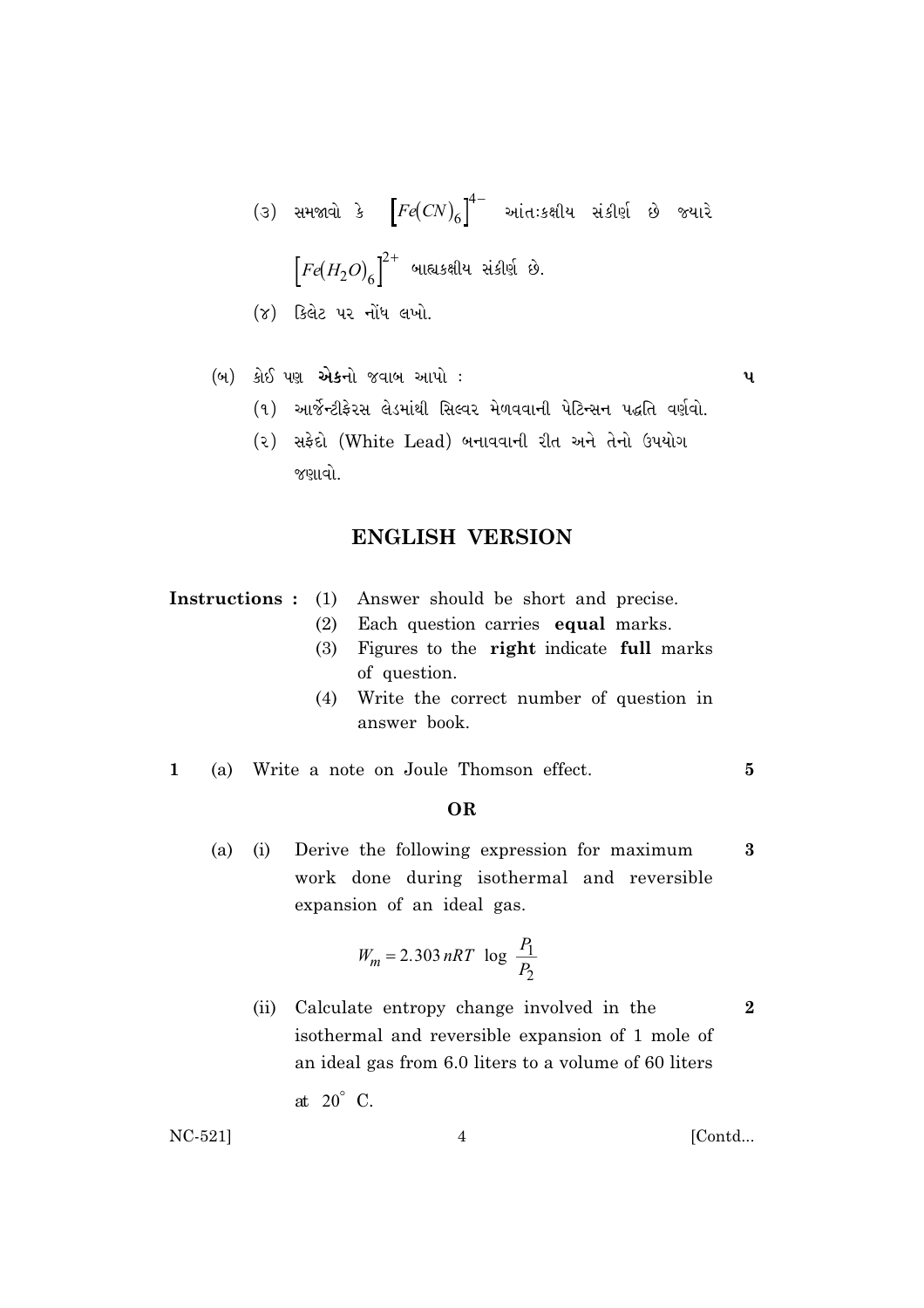(b) Describe vant Hoff differential method and Ostwald  $\overline{\mathbf{4}}$ isolation method for determining order of reaction.

### **OR**

- A second order reaction with equal initial concentration (b)  $\overline{\mathbf{4}}$ of both the reactants  $(a = b)$  is 60% completed in 500 seconds. Calculate the time taken for 90% completion of this reaction.
- Write a note on the law of corresponding states of  $\left( \text{c} \right)$ 5 a gas.

### **OR**

- Discuss the principles of various methods of  $\overline{5}$  $(c)$ liquification of gases.
- $\overline{2}$  $(a)$ Answer any two:
	- Explain Ostwald dilution law and its limitations.  $(1)$
	- $(2)$ Explain Kohlraush's law of independent migration of ions. Calculate equivalent conductance of a weak acid  $CH<sub>3</sub>COOH$  at infinite dilution from the following data:

 $(\lambda_{\infty} CH_3COONa = 91.0$ ;  $\lambda_{\infty} HCl = 425$ ;  $\lambda_{\infty} NaCl = 126)$ 

- Derive the expressions for hydrolysis constant,  $(3)$ degree of hydrolysis and pH for an aqueous solution of a salt obtained from strong acid and weak base.
- Define buffer solution, buffer range and buffer  $(4)$ capacity. State characteristics of buffer solution.
- Specific conductance of 0.02 M weak monobasic acid (b)  $\overline{\mathbf{4}}$ is  $0.0003$  ohm<sup>-1</sup> cm<sup>-1</sup>. Calculate degree of ionisation and percentage of ionisation for 0.02 M solution of an acid. Its molar conductance is  $375 \text{ ohm}^{-1} \text{ cm}^2$  at infinite dilution.

NC-521]

[Contd...

10

**OR**  $\overline{5}$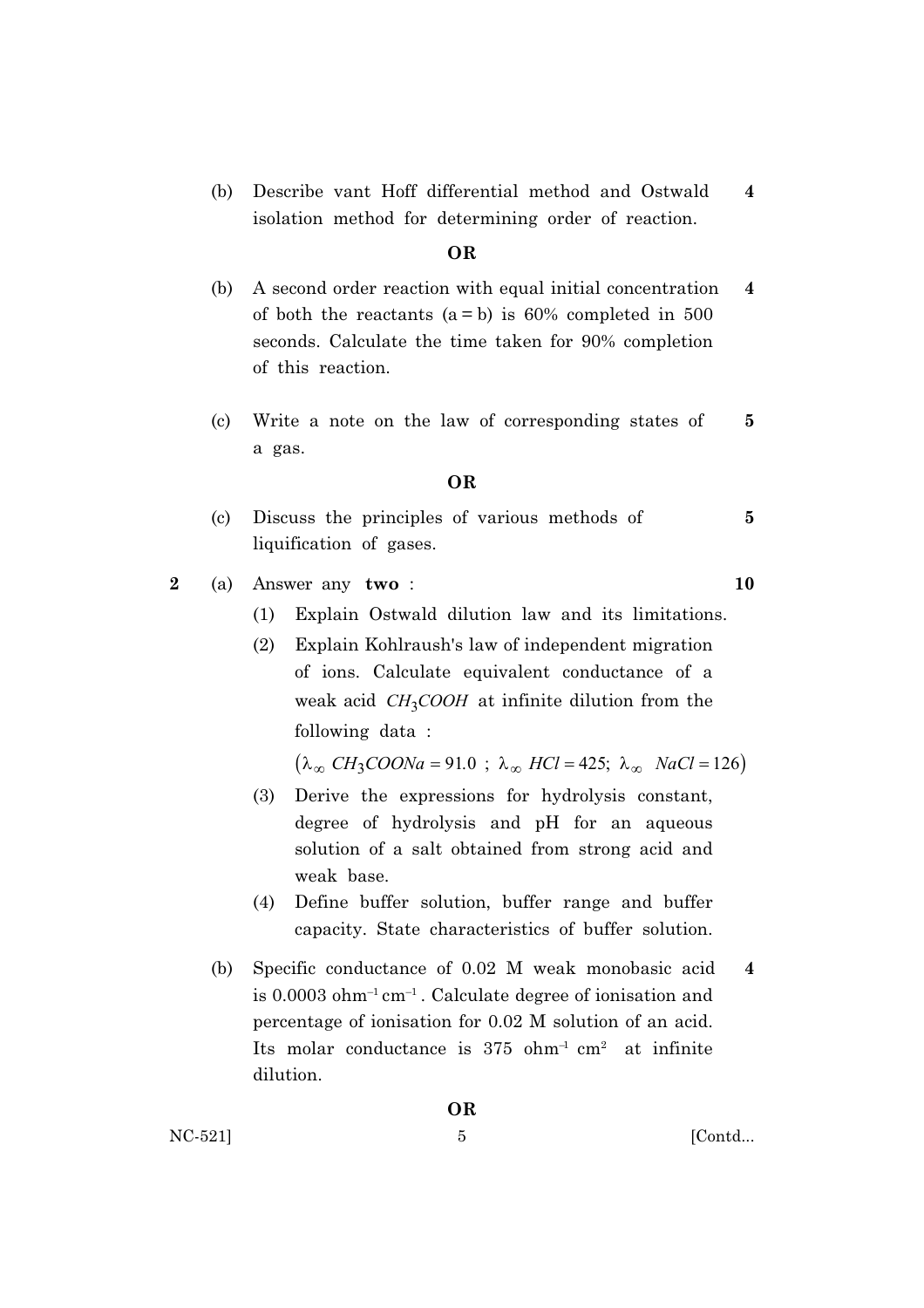- (b) Calculate the pH of a dilute solution of ammonium formate  $\left(K_a = 1.7 \times 10^{-4} : K_b = 1.75 \times 10^{-5} : K_w = 1.0 \times 10^{-14}\right)$
- $\bf{3}$  $(i)$ Which are the factors that play part in the  $(a)$ stability of nucleus? Explain any one of them.
	- The binding energy of  $\frac{14}{6}C$  nucleus is  $(ii)$

105.52 MeV. Calculate the atomic mass of  $^{14}_{6}$ C Mass of proton =  $1.00783$  amu

Mass of neutron =  $1.00870$  amu;

1 amu =  $931.4$  MeV.

### **OR**

| (a) |      | (1) Write a note on Geiger-Nuttal's law.       |   |
|-----|------|------------------------------------------------|---|
|     | (11) | Explain radioactive disintegration theory.     | 3 |
| (b) | (1)  | Explain eigen function and eigen value.        | 4 |
|     | (11) | Explain physical significance of wave function | 3 |
|     |      | $\psi$ and $\psi^2$                            |   |

### **OR**

- $(b)$ Explain normalised and orthogonal wave functions.  $(i)$  $\overline{\mathbf{4}}$ 
	- (ii) Write the Schrodinger wave equation and identify 3 the terms involved in it.

 $\boldsymbol{4}$ Answer any three: 14

4

 $\overline{\mathbf{4}}$ 

 $\bf{3}$ 

- Explain the shapes of the following molecules on the (a) basis of Sidgwick-Powell theory:
	- $(1)$  BF<sub>3</sub>
	- (2)  $SF_6$ .
- Draw and explain Born-Haber cycle for NaCl crystal. (b)
- $(c)$ Discuss the defects of stoichiometric compounds.
- Explain molecular orbital theory with giving suitable  $(d)$ example.
- Write a note on semiconductors. (e)

NC-521]

[Contd...

 $\overline{6}$